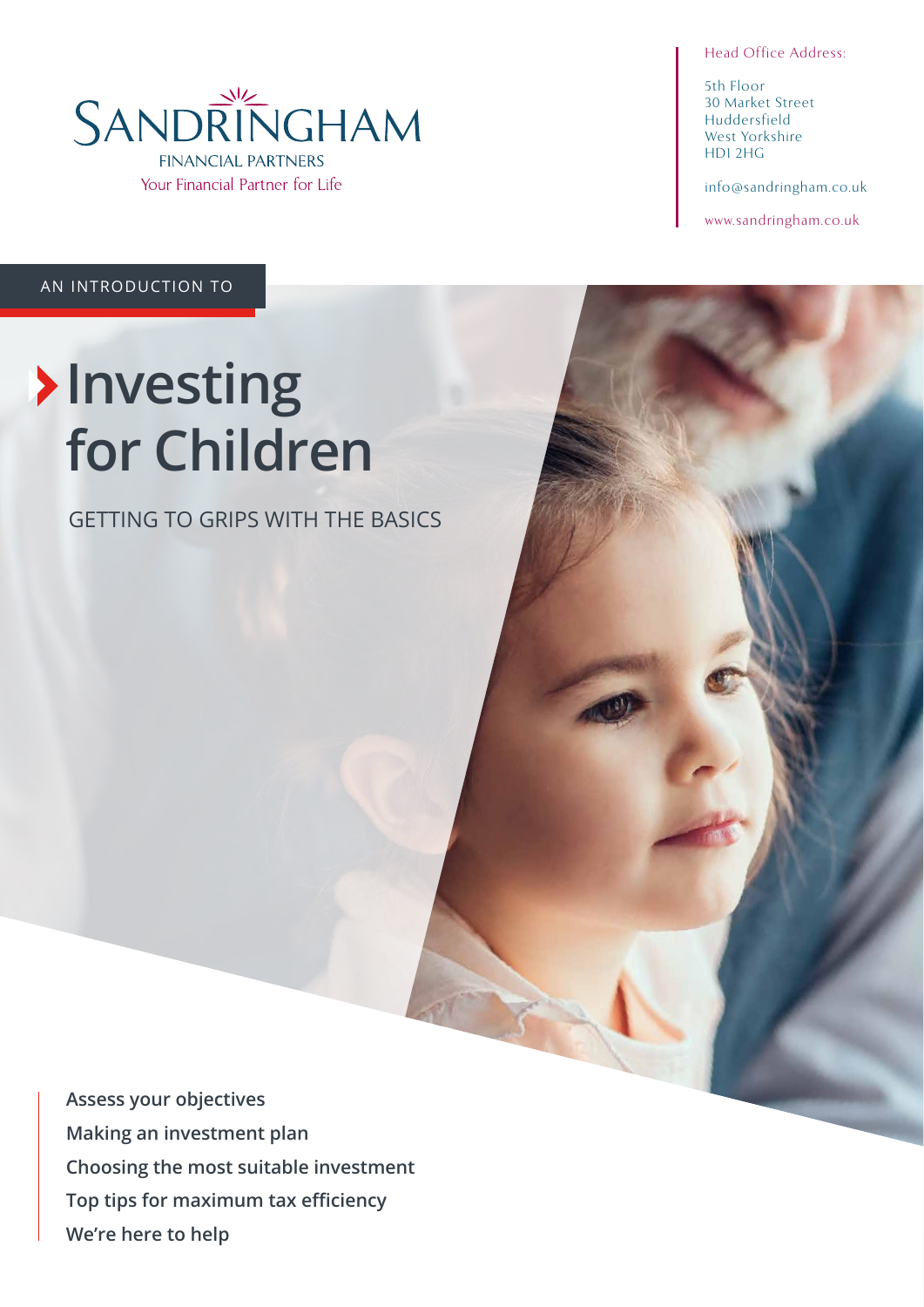

**We all want our children**<br>to have the best possib<br>such a start is becoming increase **to have the best possible start in life – but providing such a start is becoming increasingly expensive. A private education, university fees, wedding costs and property deposits all largely require parental assistance for younger generations, with high living costs and commensurately lower salaries making saving difficult. Whatever your goals for your child's future, investing offers the potential for strong returns, especially if you start early. While it is**  by no means guaranteed, data<sup>1</sup> shows **that investments have historically performed better than savings over the longer term.** 

# **ASSESS YOUR OBJECTIVES**

The first step is to understand what you are investing for. For example, you might want to:

- Pay for your child to be privately educated, which costs on average £5,064 per term for day students and  $£12,000$  per term for boarders<sup>2</sup>;
- Assist with university tuition fees (over £9,000 per year for most courses) and/ or living costs (£4,914 for an average 39-week rental contract)<sup>3</sup>;
- Contribute to or pay for your child's wedding (just over £27,000 on average)4 ;
- Help them onto the property ladder (the average first-time deposit is now £58,986 or around 23% of the house purchase price)<sup>5</sup>.

It may seem early to think about retirement provision, but given the average State Pension is currently under £10,000 per year, many parents are also thinking about this aspect of their child's future.

# **MAKING AN INVESTMENT PLAN**

If you are looking to help your child with these types of expenses, there are many investment options to consider. However, any investment plan should revolve around these two major principles:

- The longer the timescale, the more scope there is for your investments to grow;
- Sound professional advice will help you achieve a balanced portfolio aligned to your risk profile, and avoid any potential pitfalls.

Your plan will also include aspects such as:

- Who will hold the investment?
- Choosing the most suitable investment
- The right choice of product

#### **WHO WILL HOLD THE INVESTMENT?**

It is normal practice for a parent to retain ownership of their child's investment in some capacity until they are older. As a general rule, children under 18 (16 in Scotland) cannot invest in their own name because they do not have the legal power to either make a valid contract with a provider or manage it on an ongoing basis.

The simplest, and most flexible, way to get started is to simply invest money in your own name, knowing that this sum is earmarked for your child. This has its own disadvantages, however, including that you may have to pay Income and/or Capital Gains Tax on the investment, and that your estate may be liable for Inheritance Tax (IHT). Another option would be to place the funds into a designated account or a trust on their behalf, which would help to minimise your tax liability. Both of these options will hold the funds for your child either until they reach 18, or another specific milestone (which would, for example, be set out in a trust deed).

# **CHOOSING THE MOST SUITABLE INVESTMENT**

Choosing an investment for your child is little different to selecting the most suitable investment for yourself. Whether for yourself or your child, an investment should always:

- Be aligned with the level of risk you're willing to take;
- Work towards a specific goal or goals.

This will ensure you understand what you need your investment to deliver, and by when, in addition to the level of risk you'll need to take to achieve your desired returns. As with any investment, a professional financial adviser is best placed to advise you on these factors, as well as help you allocate your investment to the most suitable assets and funds.

# **THE RIGHT CHOICE OF PRODUCT**

Once you have selected the most suitable investment for your risk profile, objectives

**The value of investments and income from them may go down. You may not get back the original amount invested. A pension is a long-term investment. The fund value may fluctuate and can go down. Your eventual income may depend on the size of the fund at retirement, future interest rates and tax legislation.**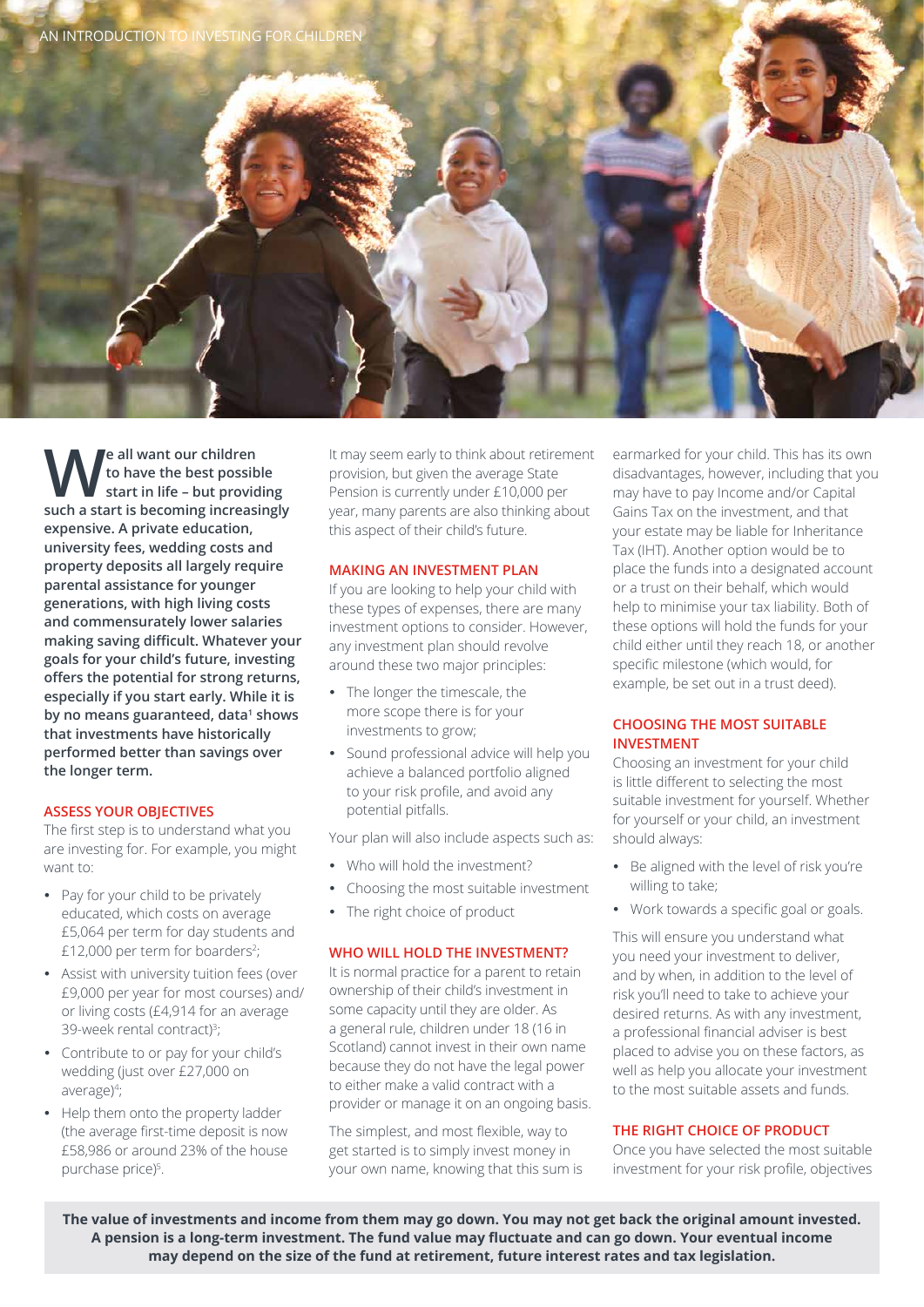

*Whatever your goals for your child's future, investing offers the potential for strong returns, especially if you start early.*

and timeframe, the final step is to decide on the most suitable product, or 'wrapper', depending on your individual circumstances and tax situation.

# **JUNIOR ISAs**

Any child under the age of 18, and who lives in the UK, can have a Junior Individual Savings Account (JISA).

Like adult ISAs, there are two types of JISA: cash JISAs and stocks and shares JISAs. The maximum you can pay into either type tax-free is £9,000 for the 2021-22 tax year. Income and gains from a JISA are free of UK tax and not subject to parental tax rules.

Note that children can gain control of a JISA at 16 but usually can't withdraw anything until they're 18.

# **CHILD TRUST FUNDS**

These are no longer available (they were replaced by JISAs), but you can still pay up to £9,000 per year into an existing CTF account, which your child can access on their 18th birthday.

# **PERSONAL PENSIONS**

You may think your own pension is a world away, let alone your child's. However, if you're looking to secure your child's financial future in the long term, you may wish to consider opening a Junior Self-Invested Personal Pension (SIPP). Junior SIPPs are eligible for 20% tax relief; the maximum you can pay in per year is £3,600 (i.e., £2,880 with 20% tax relief).

#### **PREMIUM BONDS**

You can purchase between £25 and £50,000 worth of Premium Bonds from National Savings & Investments on behalf of any child under the age of 16. Instead of earning interest, you are entered into prize draws with the chance of winning tax-free sums of between £25 and £1 million. If your child wins a prize, it will either be paid into the nominated parent/ guardian's bank account on the child's behalf, or it can be reinvested into more Premium Bonds.

#### **TRUSTS**

As previously mentioned, you can hold investments in trust on a child's behalf. Unless the trust deed states otherwise, trustees can generally invest in any asset they choose. However, they must abide by the rules set out in the Trustee Act 2000:

- They are required to ensure that any investment made is suitable, as well as sufficiently diversified.
- They have a duty to obtain and consider proper advice from somebody who they reasonably believe is qualified and competent to give such advice on such matters
- The investment should not interfere with the trustees' statutory duty of care under the Act.

There are a great many types of trust, the tax treatment of which varies widely.

<sup>1</sup> Barclays, 2021, <sup>2</sup> Independent Schools Council, 2021,

3 Times Higher Education, 2020,

4 Money Advice Service, 2021,

5 Halifax, 2021

# **WE'RE HERE TO HELP**

We're only a phone call away, so if you have any questions or would like to discuss any aspect of investing for children, then please do get in touch.

**The value of investments and income from them may go down. You may not get back the original amount invested. A pension is a long-term investment. The fund value may fluctuate and can go down. Your eventual income may depend on the size of the fund at retirement, future interest rates and tax legislation.**